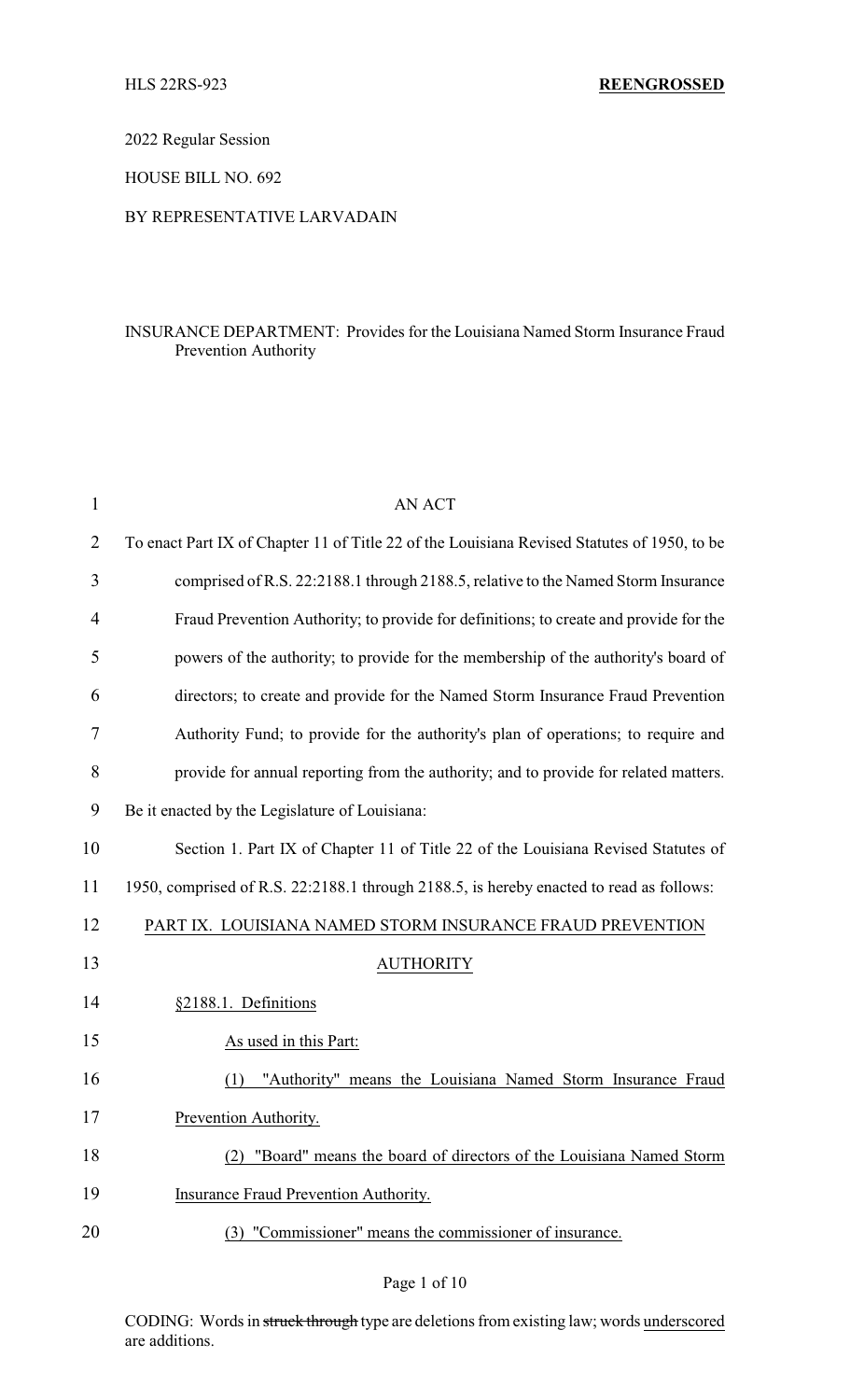| $\mathbf{1}$ | "Department" means the Department of Insurance.<br>(4)                              |
|--------------|-------------------------------------------------------------------------------------|
| 2            | "Fund" means the Named Storm Insurance Fraud Prevention Fund<br>(5)                 |
| 3            | administered by the board of directors as a dedicated fund in the state treasury.   |
| 4            | §2188.2. Authority; creation; board; powers                                         |
| 5            | A. The Louisiana Named Storm Insurance Fraud Prevention Authority is                |
| 6            | hereby created within the department for the purpose of combating named storm       |
| 7            | insurance fraud, including fraud by theft and other criminal acts.                  |
| 8            | B. The purposes, powers, and duties of the authority shall be vested in and         |
| 9            | exercised by a board of directors.                                                  |
| 10           | C. The board of directors shall consist of the following members:                   |
| 11           | The commissioner or his designee.<br>(1)                                            |
| 12           | The state treasurer or his designee.<br>(2)                                         |
| 13           | (3) A representative of the Louisiana State Police Insurance Fraud and Auto         |
| 14           | Theft Unit.                                                                         |
| 15           | (4) A representative of the Insurance Fraud Unit in the office of the attorney      |
| 16           | general.                                                                            |
| 17           | (5) The chairman of the Senate Committee on Insurance or his designee.              |
| 18           | The chairman of the House Committee on Insurance or his designee.<br>(6)            |
| 19           | One member representing a victim of a named storm who has filed a<br>(7)            |
| 20           | homeowners' insurance claim in excess of one hundred thousand dollars but less than |
| 21           | one million dollars, appointed by the chairman of the House Committee on            |
| 22           | Insurance.                                                                          |
| 23           | One member representing a victim of a named storm who has filed a<br>(8)            |
| 24           | homeowners' insurance claim in excess of one hundred thousand dollars but less than |
| 25           | one million dollars, appointed by the vice chairman of the House Committee on       |
| 26           | Insurance.                                                                          |
| 27           | (9) One member representing a victim of a named storm who has filed a               |
| 28           | homeowners' insurance claim in excess of one hundred thousand dollars but less than |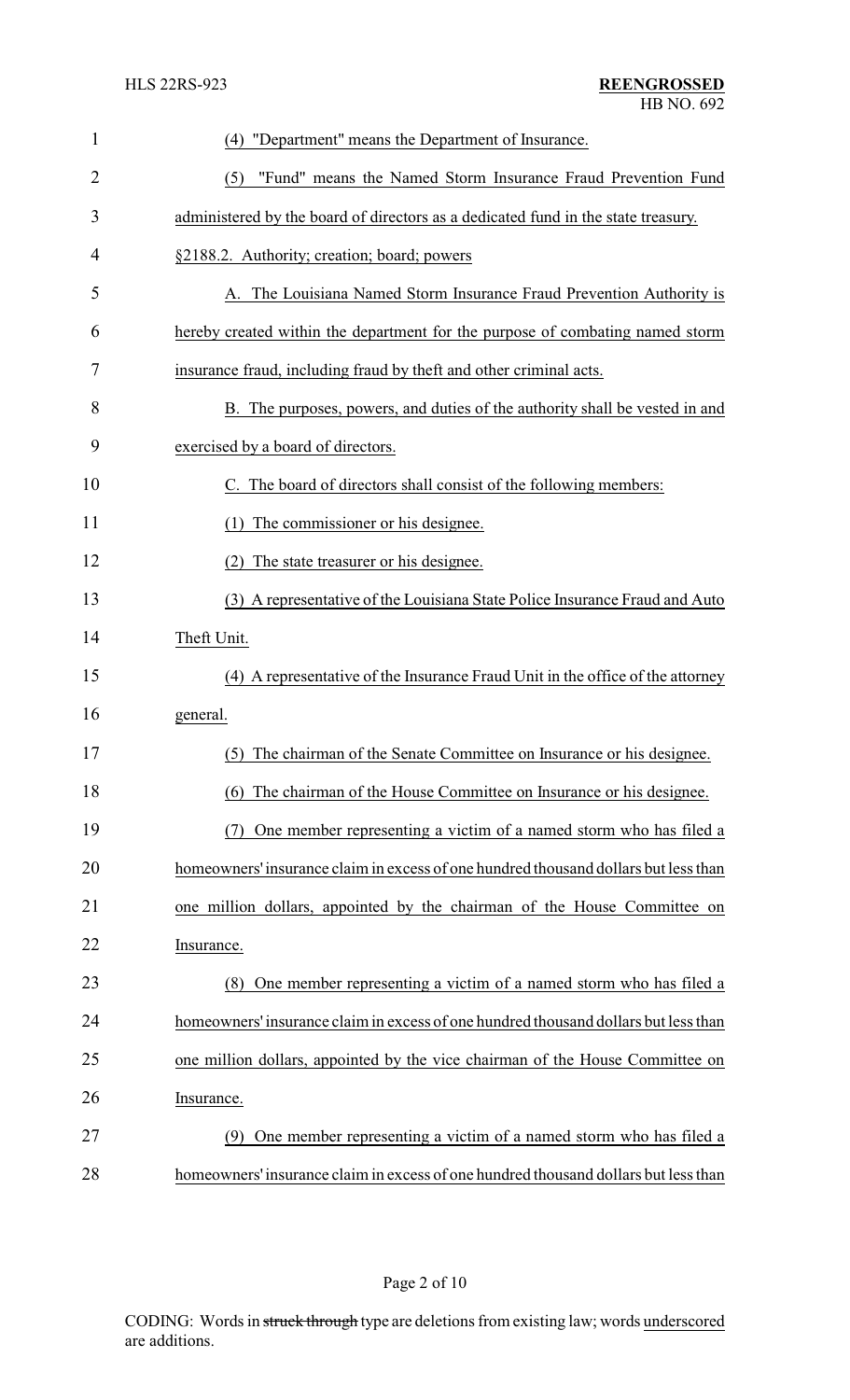| $\mathbf{1}$   | one million dollars, appointed by the chairman of the Senate Committee on           |
|----------------|-------------------------------------------------------------------------------------|
| $\overline{2}$ | Insurance.                                                                          |
| 3              | One member representing a victim of a named storm who has filed a<br>(10)           |
| 4              | homeowners' insurance claim in excess of one hundred thousand dollars but less than |
| 5              | one million dollars, appointed by the vice chairman of the Senate Committee on      |
| 6              | Insurance.                                                                          |
| 7              | (11) One member representing a business owner who has filed an insurance            |
| 8              | claim in excess of one hundred fifty thousand dollars as a result of a named storm, |
| 9              | appointed by the chairman of the House Committee on Insurance.                      |
| 10             | (12) One member representing a business owner who has filed an insurance            |
| 11             | claim in excess of one hundred fifty thousand dollars as a result of a named storm, |
| 12             | appointed by the chairman of the Senate Committee on Insurance.                     |
| 13             | One member appointed by the Louisiana State Licensing Board for<br>(13)             |
| 14             | Contractors.                                                                        |
| 15             | (14) One member appointed by the American Policyholders Association.                |
| 16             | (15) One member appointed by the Louisiana Professional Engineering and             |
| 17             | Land Surveying Board.                                                               |
| 18             | One member appointed by the National Association of Mutual<br>(16)                  |
| 19             | Insurance Companies.                                                                |
| 20             | One member appointed by the Louisiana Association for Justice.<br>(17)              |
| 21             | One member appointed by the Louisiana Claims Association.<br>(18)                   |
| 22             | One member appointed by United Policyholders.<br>(19)                               |
| 23             | A representative of the American Property Casualty Insurance<br>(20)                |
| 24             | Association.                                                                        |
| 25             | (21) A representative of the Consumer Federation of America.                        |
| 26             | D. The commissioner shall serve as chairman of the board until the first            |
| 27             | board meeting, at which time the board shall vote to elect one of its members as    |
| 28             | chairman.                                                                           |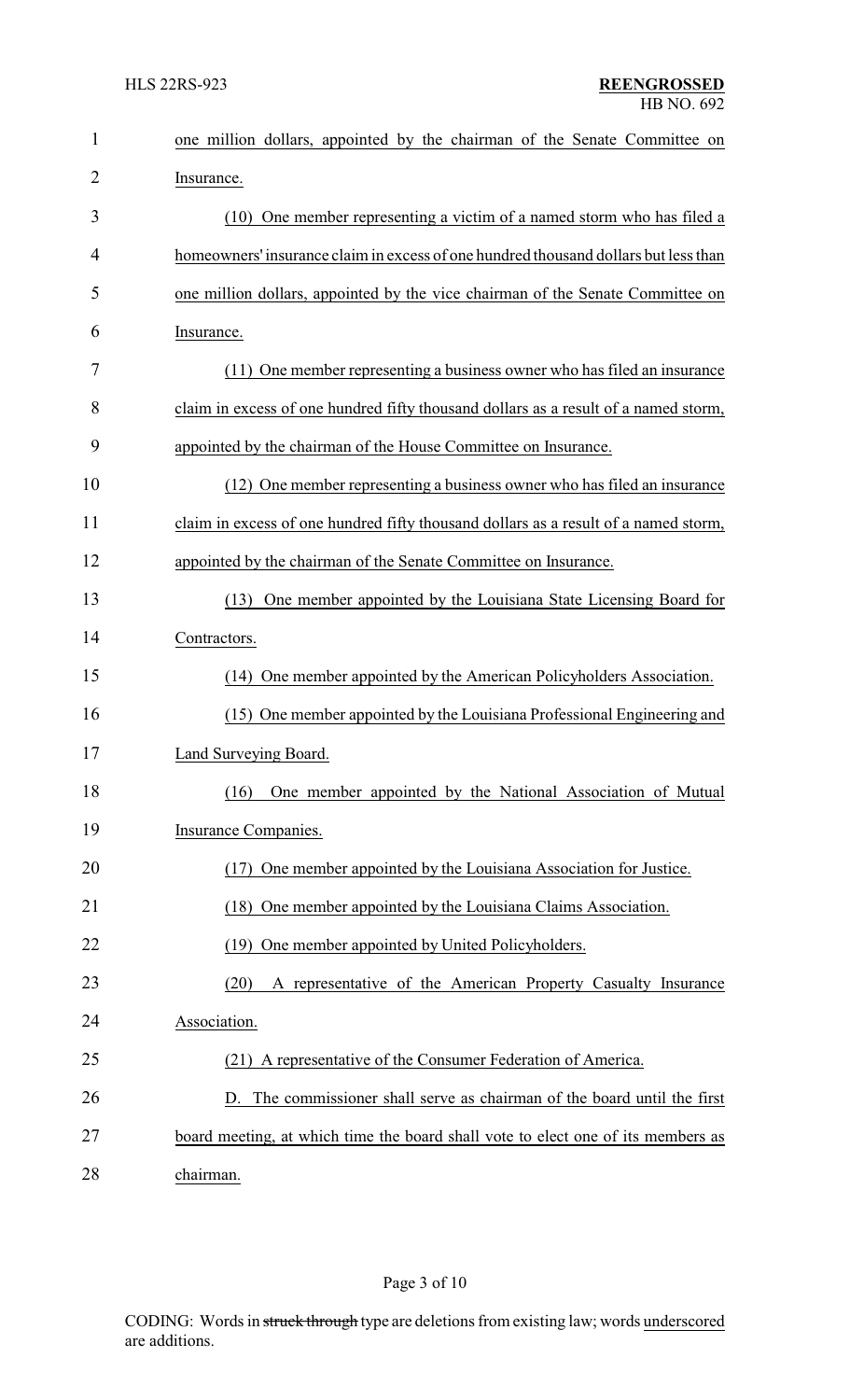| $\mathbf{1}$ | E. The members of the board, except the commissioner or his designee, the             |
|--------------|---------------------------------------------------------------------------------------|
| 2            | state treasurer or his designee, the representative of the Louisiana State Police     |
| 3            | Insurance Fraud and Auto Theft unit, and the legislative members serving on the       |
| 4            | board, shall not be considered public employees by virtue of their service on the     |
| 5            | board.                                                                                |
| 6            | F. Members of the board shall serve without compensation for their service            |
| 7            | on the board, except that members of the board may receive reasonable                 |
| 8            | reimbursement for necessary travel and expenses.                                      |
| 9            | G. A majority of the members of the board shall constitute a quorum for the           |
| 10           | transaction of business at a meeting or the exercise of a power or function of the    |
| 11           | authority. Notwithstanding any other law to the contrary, any action may be taken     |
| 12           | by the authority at a meeting upon a vote of the majority of the members present.     |
| 13           | The authority shall meet at the call of the chairman or as may be provided in the     |
| 14           | bylaws of the authority. Meetings of the authority may be held anywhere within the    |
| 15           | state and shall be open public meetings.                                              |
| 16           | The attorney general or his designee shall serve as the authority's legal<br>Η.       |
| 17           | counsel.                                                                              |
| 18           | I. The authority shall be subject to the provisions of law regarding public           |
| 19           | records (R.S. 44:1 et seq.), open meetings (R.S. 42:11 et seq.), and public bid (R.S. |
| 20           | 38:2211 et seq.).                                                                     |
| 21           | §2188.3. Authority; additional powers and duties                                      |
| 22           | The authority shall have the powers necessary and convenient to implement             |
| 23           | and effectuate the provisions of this Part and the powers delegated to the authority  |
| 24           | by other laws. These powers include but shall not be limited to the following:        |
| 25           | To sue and be sued, have perpetual succession, make, execute, and<br>(1)              |
| 26           | deliver contracts, conveyances, and other instruments necessary and convenient to     |
| 27           | the exercise of its powers, and to make and amend its bylaws by a majority vote of    |
| 28           | the board.                                                                            |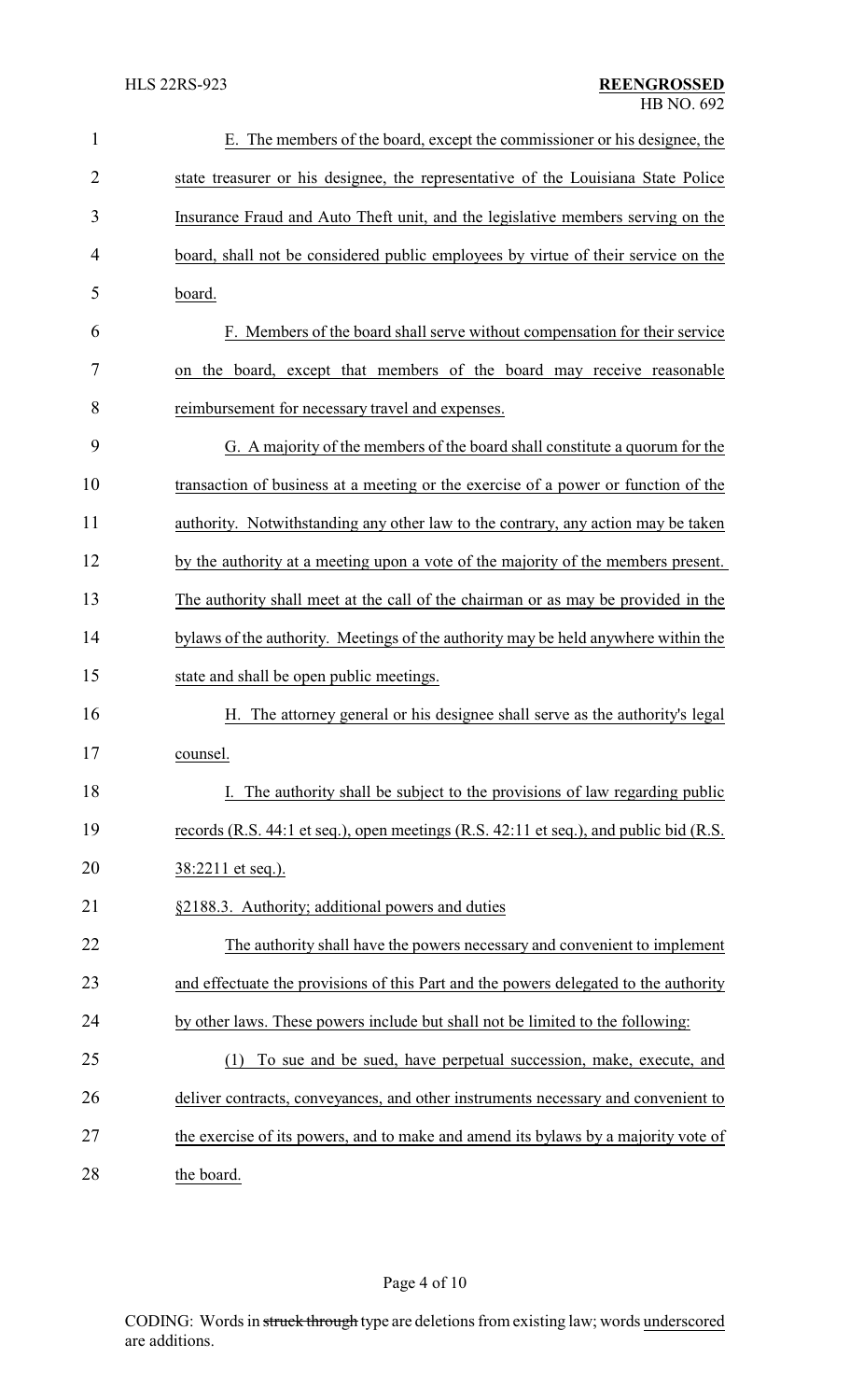| $\mathbf{1}$   | (2) To solicit and accept gifts, grants, donations, loans, and other assistance      |
|----------------|--------------------------------------------------------------------------------------|
| $\overline{2}$ | from any person or entity, private or public, or the federal, state, or local        |
| 3              | governments or any agency thereof. Such gifts, grants, donations, loans, and other   |
| 4              | assistance shall be immediately deposited, upon receipt, into the fund provided for  |
| 5              | in R.S. 22:2188.4(A).                                                                |
| 6              | (3) To establish programs in conjunction with state agencies, local governing        |
| 7              | authorities, and law enforcement agencies for insurance fraud prevention, detection, |
| 8              | and enforcement, which include the criminal division and the investigation division  |
| 9              | of the office of the attorney general.                                               |
| 10             | (4) To make grants to state agencies, local governing authorities, and law           |
| 11             | enforcement agencies for insurance fraud prevention, detection, and enforcement.     |
| 12             | (5) To procure insurance against any loss in connection with its property,           |
| 13             | assets, or activities.                                                               |
| 14             | (6) To deposit all monies received for the purposes of this Part into the fund       |
| 15             | provided for in R.S. 22:2188.4.                                                      |
| 16             | To contract for goods and services as provided by law, payable out of any            |
| 17             | money in the fund legally available for such purposes. Additionally, the board may   |
| 18             | authorize the attorney general to contract for the services of ad hoc prosecutors or |
| 19             | other legal assistance, payable out of any money in the fund legally available for   |
| 20             | such purposes.                                                                       |
| 21             | To indemnify and procure insurance indemnifying the members of the<br>(8)            |
| 22             | board from personal loss from liability resulting from an action or inaction of the  |
| 23             | board.                                                                               |
| 24             | (9) To do all other things necessary and convenient to achieve the objectives        |
| 25             | and purposes of the authority.                                                       |
| 26             | §2188.4. Named Storm Insurance Fraud Prevention Authority Fund                       |
| 27             | There is hereby established in the state treasury as a special fund the              |
| 28             | Named Storm Insurance Fraud Prevention Authority Fund consisting of monies           |
| 29             | provided by the legislature and monies received from any other sources, including    |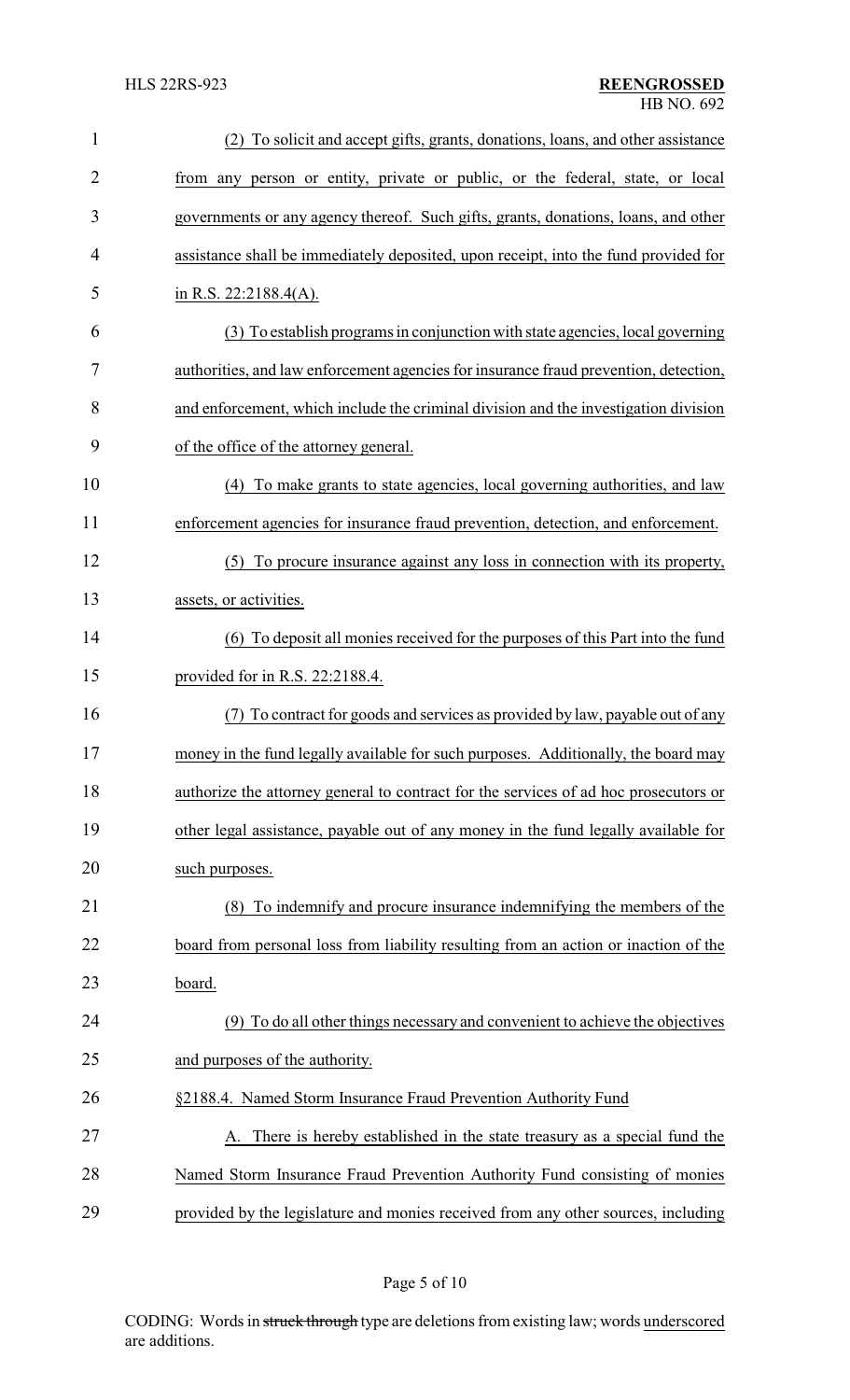| $\mathbf{1}$   | but not limited to gifts, grants, and donations. After allocation of money to the Bond |
|----------------|----------------------------------------------------------------------------------------|
| $\overline{2}$ | Security and Redemption Fund as provided in Article VII, Section 9(B) of the           |
| 3              | Constitution of Louisiana, the treasurer shall deposit in and credit to the fund all   |
| $\overline{4}$ | monies received for the benefit of the authority. Monies in the fund shall be invested |
| 5              | in the same manner as monies in the state general fund. Interest earned on monies      |
| 6              | in the fund shall be credited to the fund, and all unexpended and unencumbered         |
| 7              | monies in the fund at the end of the fiscal year shall remain in the fund. Subject to  |
| 8              | appropriation, monies in the fund shall be used by the authority for the purposes of   |
| 9              | this Part.                                                                             |
| 10             | B. Monies in the fund shall only be administered by the director of the                |
| 11             | authority, upon a majority vote of the board, in the following order of priority:      |
| 12             | To pay the administrative costs of the authority.<br>(1)                               |
| 13             | (2) To pay the costs of legal counsel.                                                 |
| 14             | To achieve the purposes and objectives of this Part, which may include,<br>(3)         |
| 15             | but are not limited to, the following:                                                 |
| 16             | (a) Providing financial support to state and local law enforcement agencies,           |
| 17             | including, but not limited to, the office of attorney general, for insurance fraud     |
| 18             | prevention, detection, and enforcement.                                                |
| 19             | (b) Providing financial support to state and local law enforcement agencies,           |
| 20             | including, but not limited to, the office of attorney general, for programs designed   |
| 21             | to reduce the incidence of insurance fraud.                                            |
| 22             | (c) Providing financial support to state and local prosecutors including, but          |
| 23             | not limited to, the office of attorney general, for programs designed to reduce the    |
| 24             | incidence of insurance fraud.                                                          |
| 25             | Conducting educational and public awareness programs designed to<br>(d)                |
| 26             | inform the citizens of this state about methods of preventing named storm insurance    |
| 27             | fraud.                                                                                 |
| 28             | C. All monies in the fund shall be used only to enhance fraud prevention               |
| 29             | efforts as determined by the board.                                                    |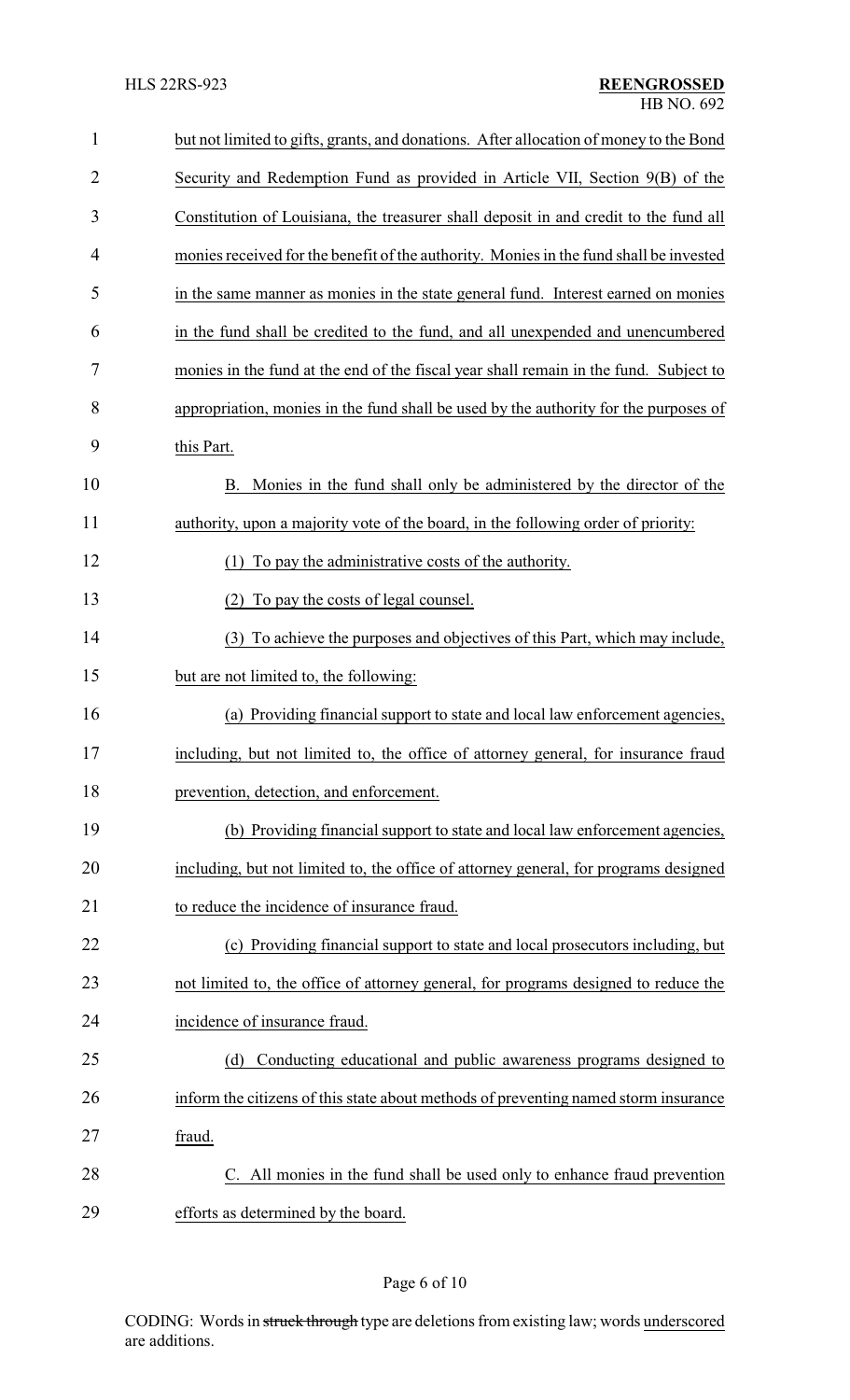| $\mathbf{1}$ | §2188.5. Plan of operation                                                             |
|--------------|----------------------------------------------------------------------------------------|
| 2            | A. The authority shall develop and implement a plan of operation upon the              |
| 3            | recommendations of the director.                                                       |
| 4            | B. The plan of operation shall include an assessment of the scope of named             |
| 5            | storm insurance fraud, including a determination of particular areas of the state      |
| 6            | where fraud is most severe, an analysis of various methods of combating named          |
| 7            | storm insurance fraud, a plan for providing financial support for efforts to combat    |
| 8            | named storm insurance fraud, and an estimate of funds required to implement the        |
| 9            | plan.                                                                                  |
| 10           | C. The authority shall report on or before March first annually to the House           |
| 11           | Committee on Insurance and the Senate Committee on Insurance regarding its             |
| 12           | activities in the preceding year. The report shall include information regarding the   |
| 13           | following:                                                                             |
| 14           | The number of complaints filed by policyholders with the department<br>(1)             |
| 15           | against insurers and their representatives after named storms over the previous ten    |
| 16           | years, the number of complaints referred to law enforcement, the number of law         |
| 17           | enforcement investigations initiated as a result of such complaints, the number of     |
| 18           | investigations completed, the number of such investigations that resulted in           |
| 19           | prosecution, and the results of the prosecutions.                                      |
| 20           | The number of complaints filed with the Louisiana Professional<br>(2)                  |
| 21           | Engineering and Land Surveying Board regarding named storm insurance claims            |
| 22           | over the previous ten years, the number of complaints referred to law enforcement,     |
| 23           | the number of law enforcement investigations initiated as a result of such complaints, |
| 24           | the number of investigations completed, the number of such investigations that         |
| 25           | resulted in prosecution, and the results of the prosecutions.                          |
| 26           | (3) The number of complaints filed with the Louisiana State Licensing Board            |
| 27           | for Contractors regarding named storm insurance claims over the previous ten years,    |
| 28           | the number of complaints referred to law enforcement, the number of law                |
| 29           | enforcement investigations initiated as a result of such complaints, the number of     |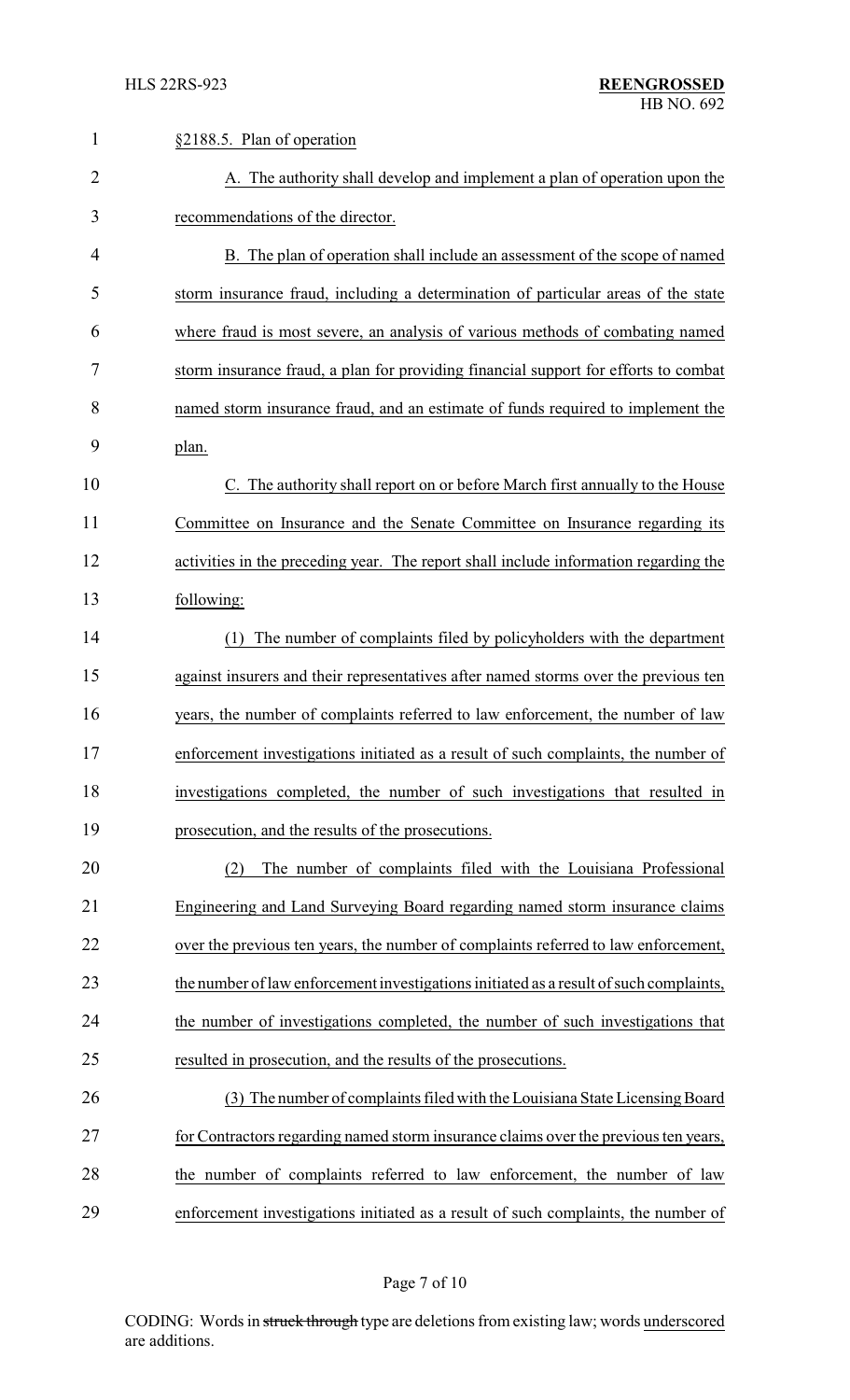| $\mathbf{1}$   | investigations completed, the number of such investigations that resulted in          |
|----------------|---------------------------------------------------------------------------------------|
| $\overline{2}$ | prosecution, and the results of the prosecutions.                                     |
| $\overline{3}$ | The number of complaints filed against insurers regarding named storm<br>(4)          |
| $\overline{4}$ | insurance claims filed over the previous ten years, the number of complaints referred |
| 5              | to law enforcement, the number of law enforcement investigations initiated as a       |
| 6              | result of such complaints, the number of investigations completed, the number of      |
|                | investigations that resulted in prosecution, and the results of the prosecutions.     |
| 8              | Any other information deemed relevant.<br>(5)                                         |
| 9              | Section 2. The provisions of this Part shall terminate and no longer be effective on  |
| $\sim$         |                                                                                       |

10 and after August 1, 2025.

# DIGEST

The digest printed below was prepared by House Legislative Services. It constitutes no part of the legislative instrument. The keyword, one-liner, abstract, and digest do not constitute part of the law or proof or indicia of legislative intent. [R.S. 1:13(B) and 24:177(E)]

| HB 692 Reengrossed | 2022 Regular Session | Larvadain |
|--------------------|----------------------|-----------|
|                    |                      |           |

**Abstract:** Provides for the La. Named Storm Insurance Fraud Prevention Authority.

Proposed law creates the La. Named Storm Insurance Fraud Prevention Authority within the La. Department of Insurance.

Proposed law provides that the powers and duties of the authority shall be vested in its board of directors.

Proposed law provides that the authority's board of directors shall consist of the following members:

- (1) The commissioner of insurance or his designee.
- (2) The state treasurer or his designee.
- (3) A representative of the La. State Police Insurance Fraud and Auto Theft Unit.
- (4) A representative of the Insurance Fraud Unit in the office of the attorney general.
- (5) The chairman of the Senate Committee on Insurance or his designee.
- (6) The chairman of the House Committee on Insurance or his designee.
- (7) One member representing a victim of a named storm who has filed a homeowners' insurance claim valued between \$100,000 and \$1,000,000, appointed by the chairman of the House Committee on Insurance.

## Page 8 of 10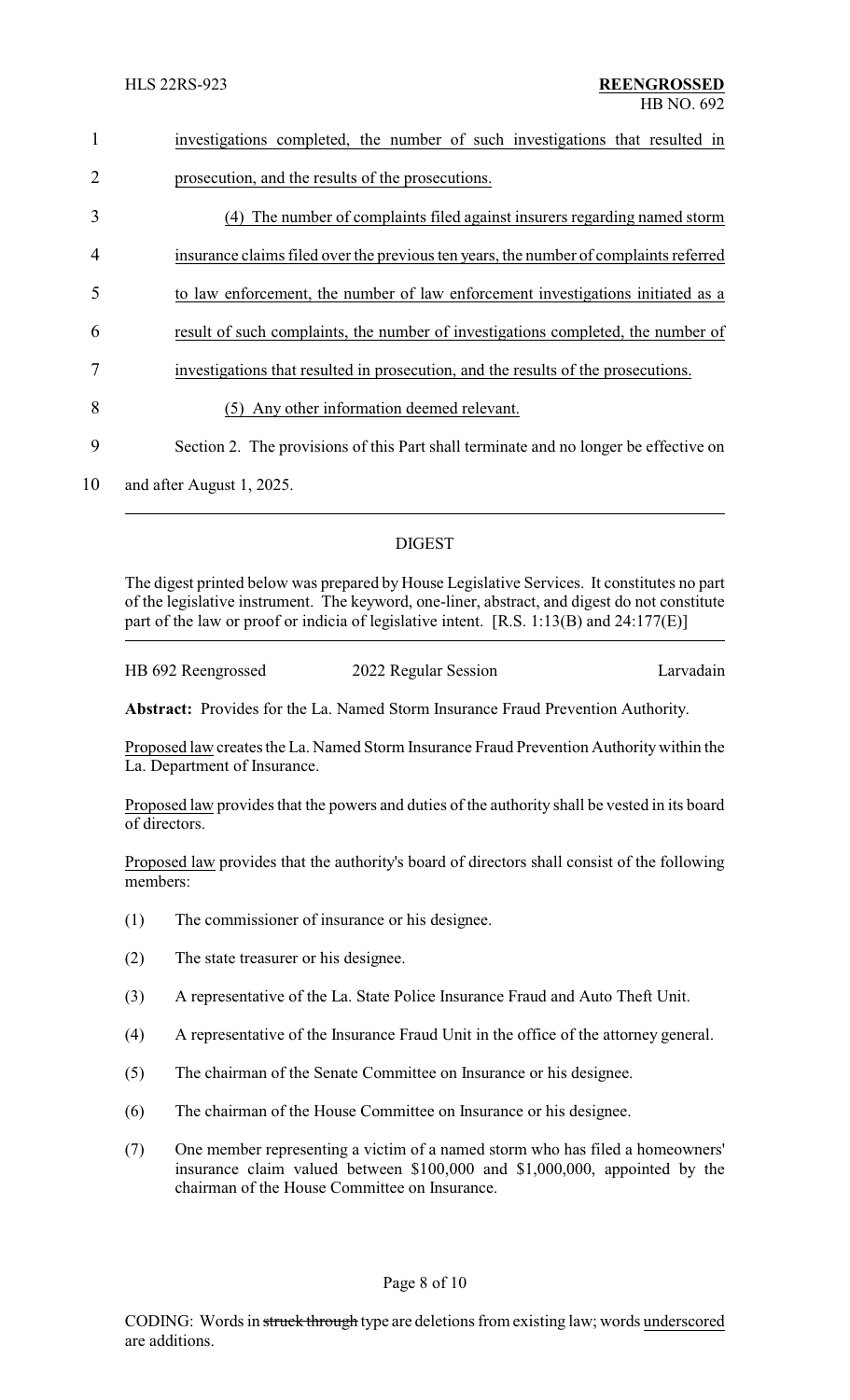- (8) One member representing a victim of a named storm who has filed a homeowners' insurance claim valued between \$100,000 and \$1,000,000, appointed by the vice chairman of the House Committee on Insurance.
- (9) One member representing a victim of a named storm who has filed a homeowners' insurance claim valued between \$100,000 and \$1,000,000, appointed by the chairman of the Senate Committee on Insurance.
- (10) One member representing a victim of a named storm who has filed a homeowners' insurance claim valued between \$100,000 and \$1,000,000, appointed by the vice chairman of Senate Insurance Committee.
- (11) One member representing a business owner who has filed an insurance claim in excess of \$150,000 as a result of a named storm, appointed by the chairman of the House Committee on Insurance.
- (12) One member representing a business owner who has filed an insurance claim in excess of \$150,000 as a result of a named storm, appointed by the chairman of the Senate Committee on Insurance.
- (13) One member appointed by the La. State Licensing Board for Contractors.
- (14) One member appointed by the American Policyholders Association.
- (15) One member appointed by the La. Professional Engineering and Land Surveying Board.
- (16) One member appointed bythe National Association of Mutual Insurance Companies.
- (17) One member appointed by the La. Association for Justice.
- (18) One member appointed by the La. Claims Association.
- (19) One member appointed by United Policyholders.
- (20) A representative of the American Property Casualty Insurance Association.
- (21) A representative of the Consumer Federation of America.

Proposed law provides that the commissioner shall serve as the chairman of the board until its first meeting, at which time the board shall elect one of its members as chairman.

Proposed law provides that the members of the board shall serve without compensation, except reasonable reimbursement for necessary travel and expenses.

Proposed law provides that the authority shall meet at the call of the chairman or as provided in the authority's bylaws. Provides that meetings may be held anywhere within the state and shall be open public meetings.

Proposed law provides that the authority shall have the powers necessary and convenient to implement and effectuate the purposes and provisions of proposed law and the powers delegated to the authority by other laws; however, proposed law does not grant the authority the power to contract for personnel.

Proposed law creates the Named Storm Insurance Fraud Prevention Authority Fund within the state treasury.

#### Page 9 of 10